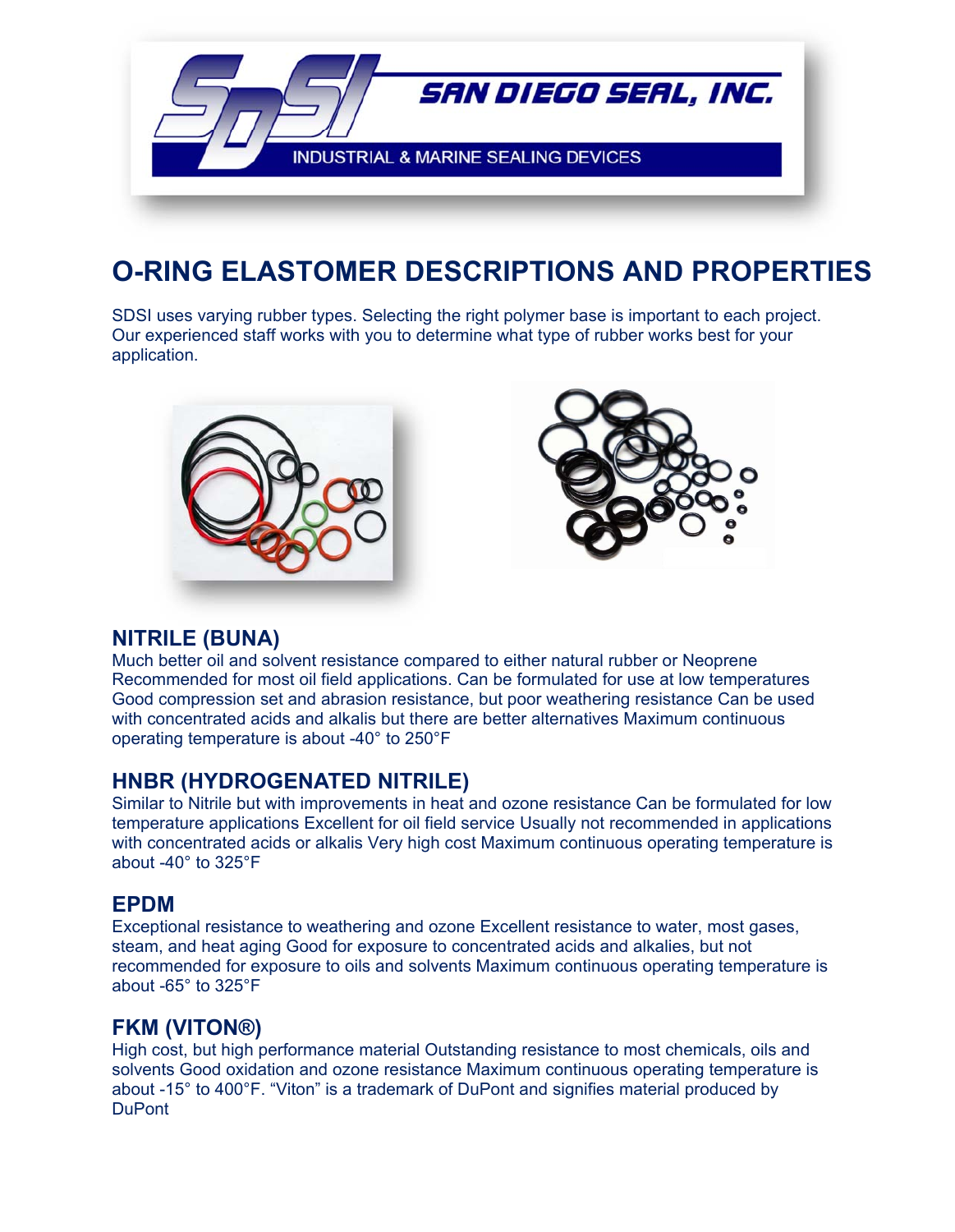## **NEOPRENE (CHLOROPRENE)**

Good general purpose rubber with properties close to natural rubber, but is synthetically produced Better resistance to oils and solvents compared to natural rubber but similar low compression set Can be compounded for flame resistance Good weathering resistance Poorer low temperature performance compared to natural rubber Not good in applications with concentrated acids or alkalis Maximum continuous operating temperature is about -40° to 250°F

## **PTFE**

White thermoplastic fluoroethylene resin offers a combination of qualities not found in any other material-chemical inertness, heat resistance, low friction, dielectric strength, weatherability, zero water absorption, toughness, and flexibility. Temperature range: -65° to +500°F.

## **SILICONE**

Recommended for applications requiring a wide temperature range and good dry heat resistance. Good weather and ozone resistance. Limited oil resistance. Not normally recommended for dynamic sealing applications due to relatively poor tensile and tear strength and relatively low abrasion resistance. Temperature range: -80° to + 450°F.

## **FLUOROSILICONE**

Good low/high temperature resistance. Excellent resistance to petroleum oils and fuels. Used in aerospace applications for fuel systems and systems requiring resistance to diester base lubricants to 350°F. Due to limited strength and abrasion resistance, this material is generally recommended for static applications only. Temperature range: -80° to +350/400°F.

## **AFLAS®**

Similar to FKM, but with improved steam aging resistance Lower overall temperature resistance Very costly and seldom used except in very specific oil field applications Maximum continuous operating temperature is about -20° to 450°F.

## **URETHANE (POLYURETHANE)**

Resistant to petroleum oils, hydrocarbon fuels, oxygen, ozone, and weathering. Particularly recommended for hydraulic systems where high pressures, shock loads, wide metal tolerances, or abrasive contamination is anticipated. Not recommended for acids, ketones, and chlorinated hydrocarbons. Some urethanes are also sensitive to water and humidity. Temperature range: -65° to +200°F.

## **PTFE ENCAPSULATED**

Seamless and uniform PTFE FEP encapsulation which completely encloses a core material of either silicone or Viton® elastomer. Matches the chemical and temperature resistance of solid PTFE O-Rings and possesses the elasticity and recovery properties which are crucial in many sealing applications. Temperature operating range -75°F to +400°F.



## SAN DIEGO SEAL, INC.

7635 RONSON ROAD . SAN DIEGO, CALIFORNIA 92111 TEL: 858-278-3270 · FAX: 858-278-2950 E-MAIL: sales@sandiegoseal.com VISIT US AT: www.sandiegoseal.com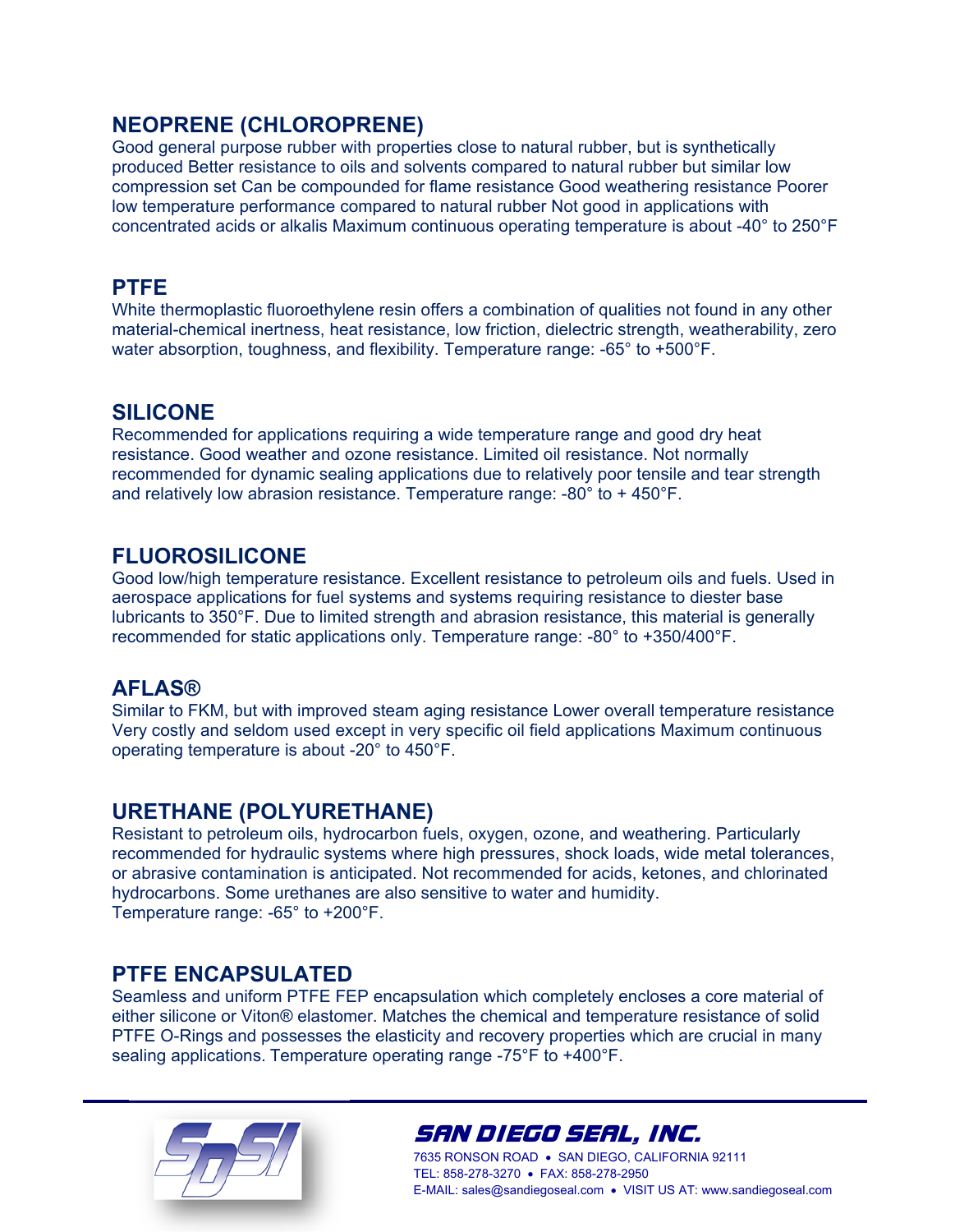

# **Kalrez® Industrial O-Ring Compounds**

### **Kalrez® 7075**

A new compound with enhanced physical performance properties including very low compression set (15% O-rings per ASTM D 395B) and improved seal force retention. It is a carbon black filled compound utilizing new and proprietary cure chemistry technology with mechanical properties designed for improving sealing performance in both high temperature environments and temperature cycling situations. 7075 joins the family of Kalrez® Spectrum ™ products designed for the chemical processing industry. To provide even greater sealing performance in dynamic applications where low friction is required, 7075 O-rings have a glossier finish than other Kalrez® parts. 7075 was specifically developed to be used as an O-ring or custom-sealing component in the chemical and hydrocarbon industries, with an improved thermal resistance that extends maximum service temperature to 327°C (620°F). Kalrez® Spectrum  $~\text{m}$  7075 offers the enhanced elastomeric properties outlined above while providing a chemical resistance better than the industry standard set by Kalrez® 4079.

### **Kalrez® 4079**

A low compression set compound for general-purpose use in O-rings, diaphragms, seals, and other parts used in the process and aircraft industries. It is a carbon black-filled compound with excellent chemical resistance, good mechanical properties, and outstanding hot air aging properties. It exhibits low swell in organic an inorganic acids and aldehydes and has good response to temperature cycling effects. A maximum operating temperature of 316ºC (600ºF) is recommended, with short excursions to higher temperatures possible. This compound is not recommended for use in hot water/steam applications or in contact with certain hot aliphatic amines, ethylene oxide and propylene oxide.

### **Kalrez® 6375**

A carbon black-filled compound for general use in O-rings, seals, diaphragms and other specialty parts specifically for the chemical process industry. This compound has excellent, broad chemical resistance, good mechanical properties, and outstanding hot-air aging properties. 6375 is well suited for mixed process streams because of its excellent resistance to acids, bases, and amines. In addition, it is the suggested compound for use in hot water steam, ethylene oxide and propylene oxide. A maximum service temperature of 275ºC (525ºF) is recommended.

### **Kalrez® 1050LF**

A general-purpose compound for O-rings, seals, and other parts used in chemical process industries. It has good hot water/steam, excellent amine resistance, and enhanced compression set properties. Maximum recommended service temperature of 288ºC (550ºF). Not recommended for use in organic or inorganic acids at high temperatures.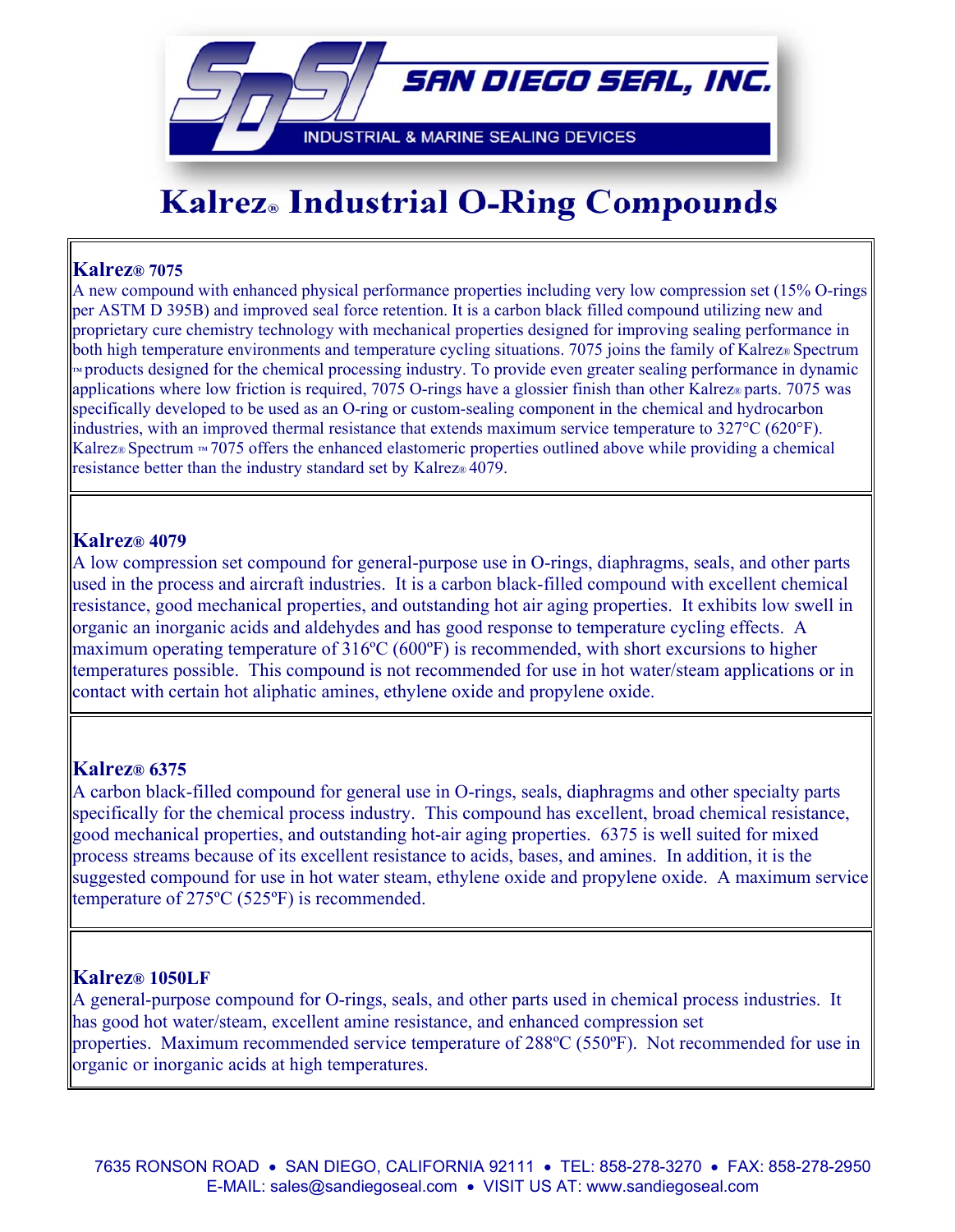**INDUSTRIAL & MARINE SEALING DEVICES** 

SAN DIEGO SEAL, INC.

### **Kalrez® 1058**

A carbon black-filled compound that has been plasticized with a perfluorinated oil. It is the softest, lowest modulus compound available. Generally, it is similar in chemical resistance to Compound 1050LF; it has an upper service temperature of 260ºC (500ºF). Typically used in applications that require how sealing force or high extensibility including liquid chromatography septa, seals/seats for relief valves and tubing. Its shrinkage is greater than other Kalrez compounds; therefore, finished parts may differ from standard specifications.

### **Kalrez® 3018**

A carbon black-filled compound similar to Compound 1050LF, except for higher hardness/modulus. This compound offers the best hot water/steam resistance and the best high pressure extrusion resistance. Generally used in oil field and process industry applications where these properties coupled with good amine and general chemical resistance are required. A maximum service temperature of 220 °C (428ºF) is recommended.

### **Kalrez® 2035**

A carbon black-filled compound that is well suited for selected applications in the finishings equipment, pharmaceutical, semiconductor, and chemical transportation markets. Compound 2035 has excellent chemical resistance exhibiting low swell in organic acids, inorganic acids, esters, ketones, and aldehydes. This compound is suggested for use in the ethylene oxide and propylene oxide applications. It also offers good mechanical properties. A maximum service temperature of 220ºC (428ºF) is recommended.

### **Kalrez® 2037**

A non-black-filled compound that is well suited for selected applications in the pharmaceutical, semiconductor, and other markets that demand high purity elastomers. Compound 2037 has excellent chemical resistance exhibiting low swell in organic acids, inorganic acids, esters, ketones, and aldehydes. It also offers good mechanical properties. A maximum service temperature of 218ºC (425ºF) is recommended.

### **Miscellaneous Kalrez® Properties**

Many miscellaneous properties are of interest for specific applications. Some of these are unaffected by compound choice, while others vary with hardness or extensibility. As an example, coefficient of friction typically increases as hardness decreases. In general, miscellaneous physical properties are similar to those of Viton® fluoroelastomer.